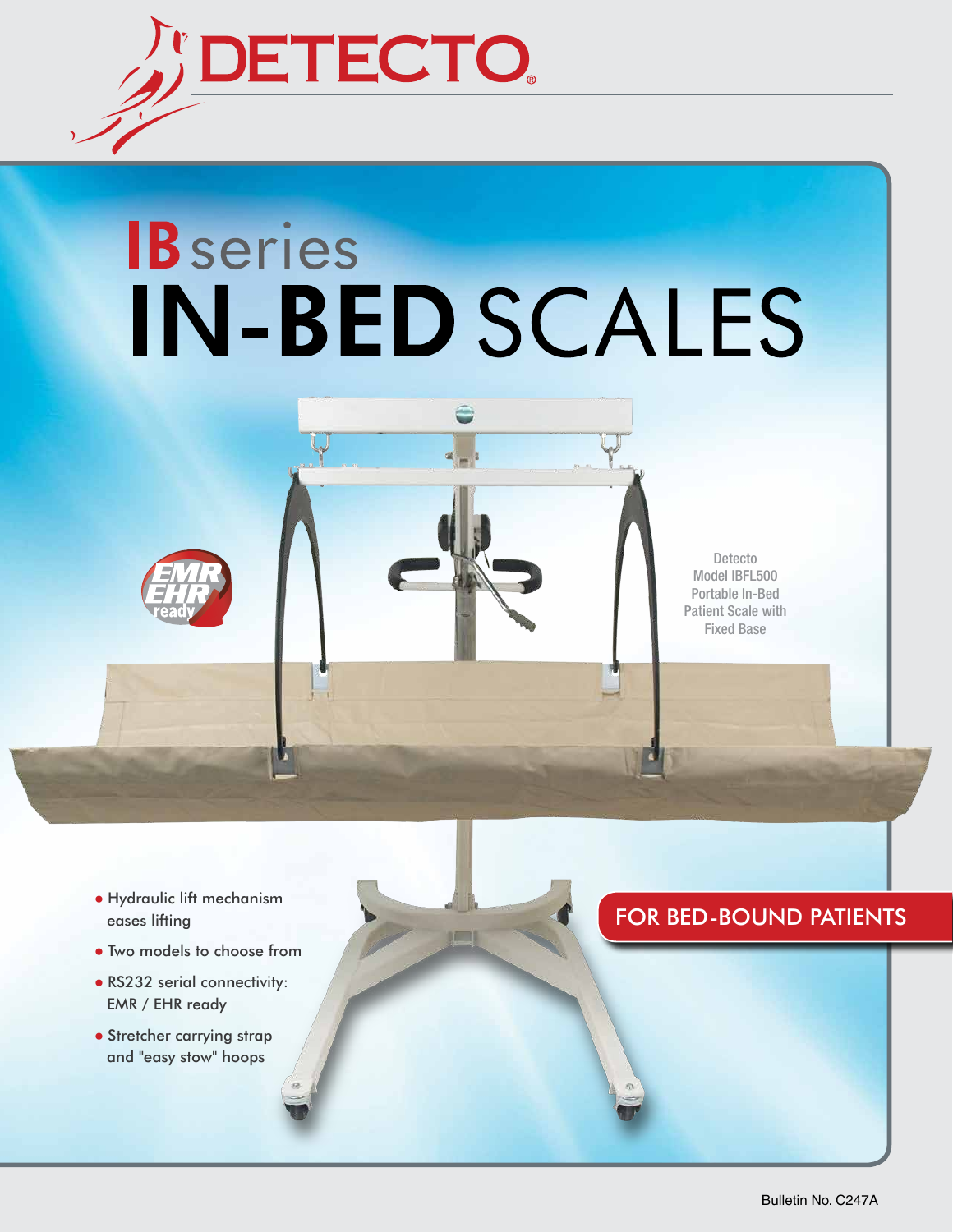## MOBILE MEDICAL WEIGHING



The model 750 digital weight indicator for Detecto's IB series in-bed scales features EMR/EHR-ready serial connectivity, Body

Mass Index calculation, LOCK/RELEASE key for weight retention, and large 0.75-in/19-mm high LCD digits for big, bold readouts. The scale is powered by 6 AA batteries (not included) or optional AC adapter.





### **Full-Swivel Ball Bearing Casters**

Shown here on the model IBFL500 with fixed legs, the rolling casters feature a rear locking pair for security during weighing.



#### **Hydraulic Lift Eases Patient Lifting**

Detecto's IB scales feature hydraulic lift mechanisms for fast, easy and efficient weighing of bedridden non-ambulatory patients.



#### **Scale Connectivity for Patient Records**

Detecto's IB series has the ability to interface with a computer, monitor, printer or other electronic device via RS232 serial connectivity for fast and easy data transfer.



#### **Self-Contained Mobile Patient Weighing**

Integral stretcher carrying straps and cup plus "easy stow" hoops make the IB series ready for transport. Replacement stretchers are also available.

## QUALITY CONSTRUCTION

#### **Detecto's digital in-bed scales feature**

Sure-Check® flame-retardant, anti-bacterial 6 ft / 1.8 m long stretchers which are placed underneath the patient and hydraulically lifted inches from the bed for weighing. They feature locking casters, adjustable weighing arm, and sturdy steel construction. The model IB800 features base widening stance for added stability. The ZERO key allows staff to easily subtract the weight of bedding. The IBFL500 and IB800 are not for patient transport.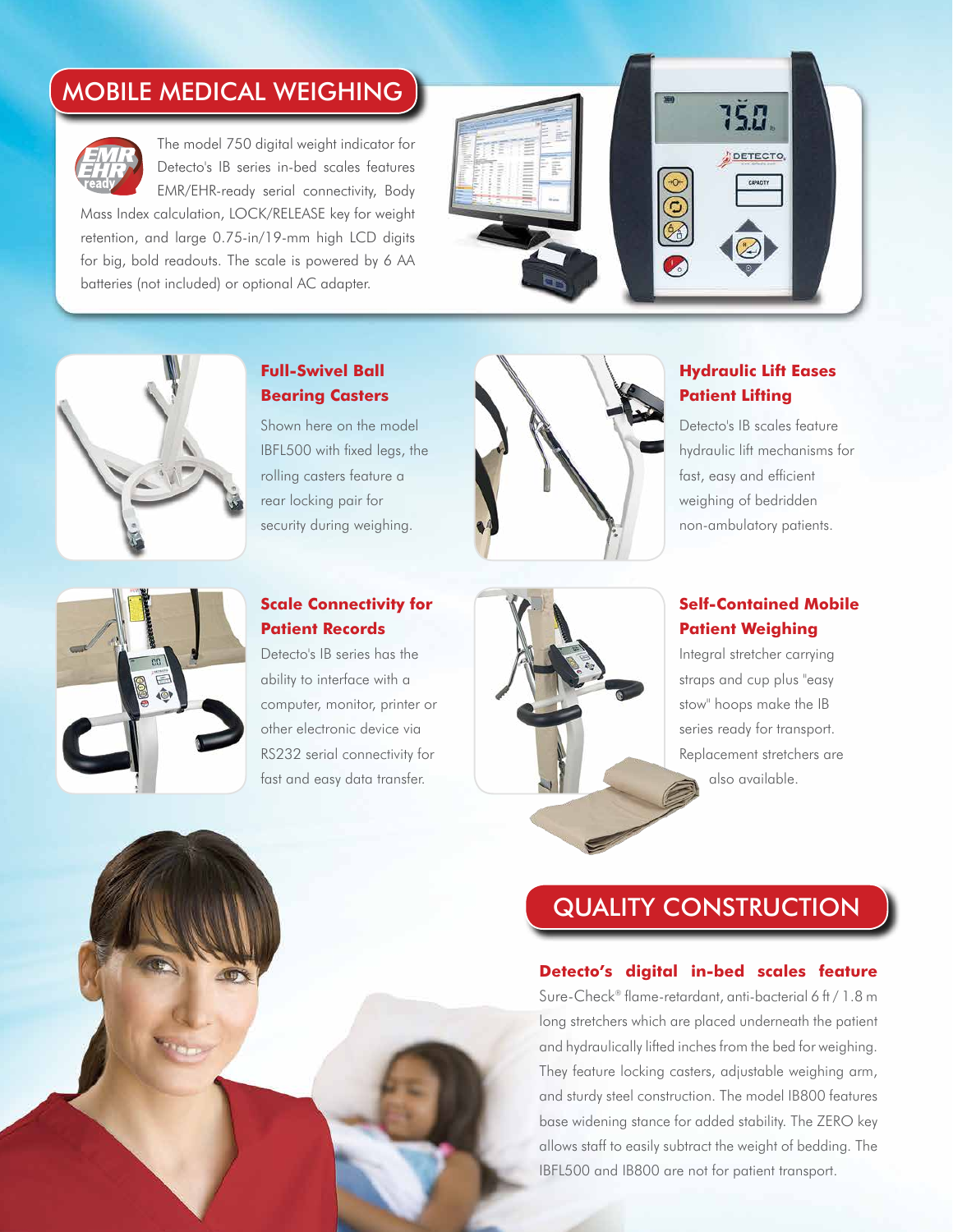## MODEL IB800

Fits through 32 in / 81 cm doorways -- Adjustable Base -- 800 lb/350 kg capacity

DETECTO

## **B** series **IN-BED**<br>SCALES

## MODEL IBFL500

#### 500 lb/225 kg capacity

Fits through 36 in / 91 cm doorways -- Fixed Base --



DETECTO

Led

買い間